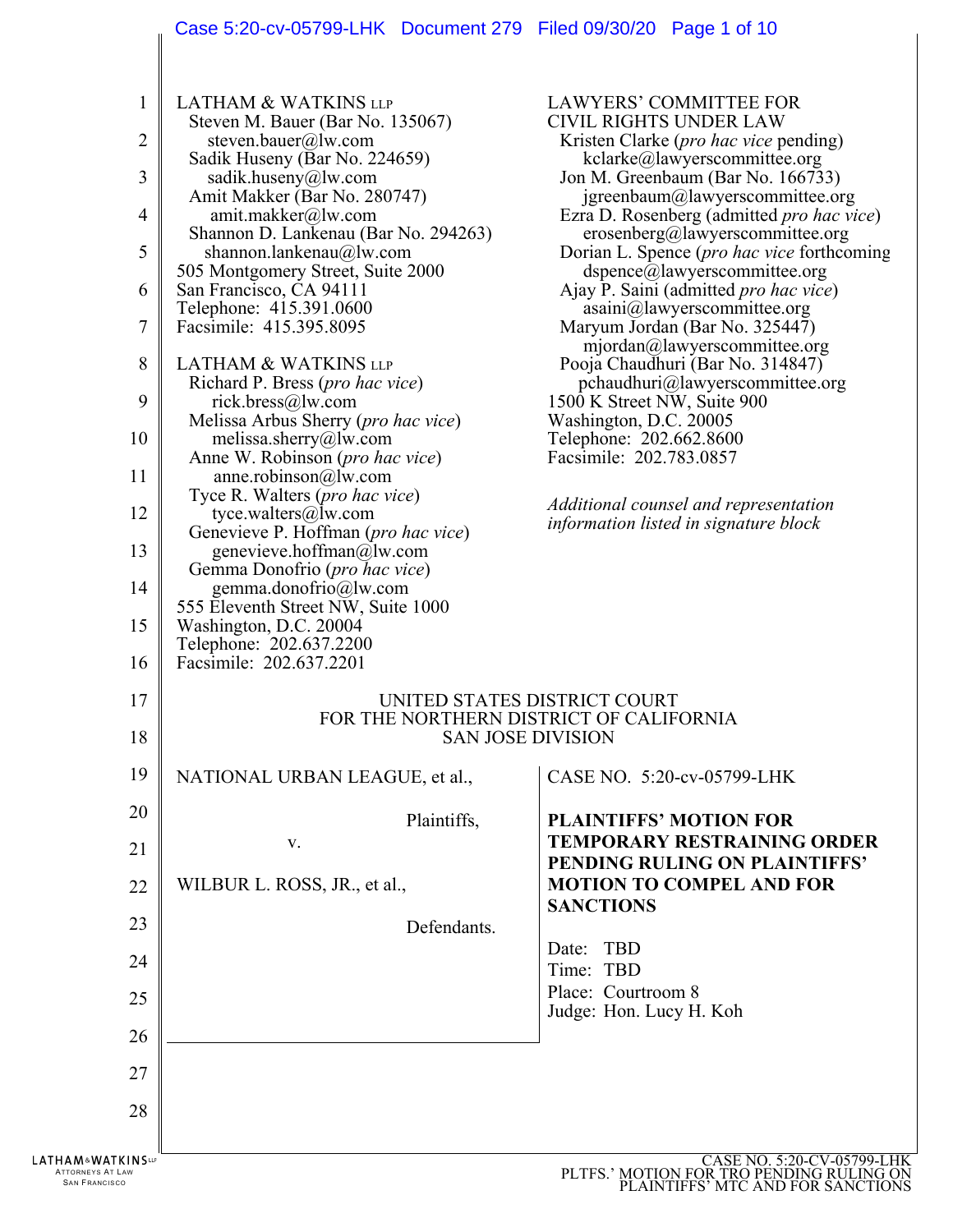### Case 5:20-cv-05799-LHK Document 279 Filed 09/30/20 Page 2 of 10

1  $\mathcal{D}_{\mathcal{L}}$ 3 4 5 6 7 8 9 10 11 12 13 14 15 16 17 18 19 20 21 22 23 24 25 26 27 28 As the Court knows, two minutes prior to the start of the Court's September 28 hearing, the Census Bureau tweeted that "[t]he Department of Commerce has announced a target date of October 5, 2020 to conclude the 2020 Census self-response and field data collection operations." @USCensusBureau, https://twitter.com/uscensusbureau/status/1310685274104569856. For the reasons set forth in Plaintiffs' Statement In Advance of the September 29 Hearing (Dkt. 243), and for the reasons discussed at the September 29, 2020 hearing, Plaintiffs believe that this announcement and other materials before the Court show that Defendants have been implementing and continue to implement the shortened timelines from the Replan in violation of the Court's Order Granting Plaintiffs' Motion for Stay and Preliminary Injunction ("PI Order") (Dkt. 208). Plaintiffs have now filed a Motion to Compel and for Sanctions which lays out these violations in greater detail and which will be briefed on an expedited schedule and heard before the Court at 3:00 PM this Friday, October 2. But Plaintiffs are concerned that there is a critical twoday window between now and October 2 where Defendants will continue to wind down or alter Census operations, or otherwise engage in closeout proceedings, including but not limited to termination of various Census field personnel. Those actions, pegged to Defendants' current October 5 field operations "target date" which, in turn, is predicated on Defendants continuing to implement the December 31, 2020 Replan date enjoined by the Court, are happening now and threaten severe irreparable injury. As a result, Plaintiffs file this separate motion requesting a short TRO to preserve the status quo—that is, the dates set out in the COVID-19 plan—until the Court rules on Plaintiffs' Motion to Compel and for Sanctions. As the Ninth Circuit put it in denying the Bureau's Motion for Administrative Stay, "[g]iven the extraordinary importance of the census, it is imperative that the Bureau conduct the census in a manner that is most likely to produce a workable report in which the public can have confidence." Dkt. 277 at 7-8. Plaintiffs have made numerous submissions regarding the severe irreparable injury faced by Plaintiffs and the nation should Defendants be allowed to truncate and prematurely wind up Census field operations—and the Court has agreed, granting Plaintiffs' initial TRO, granting an extended TRO when Defendants failed to comply with the Court's orders, and ultimately granting Plaintiffs' Motion for a Stay and Preliminary Injunction ("PI Order"). *See* Dkt. Nos. 84, 142, 208.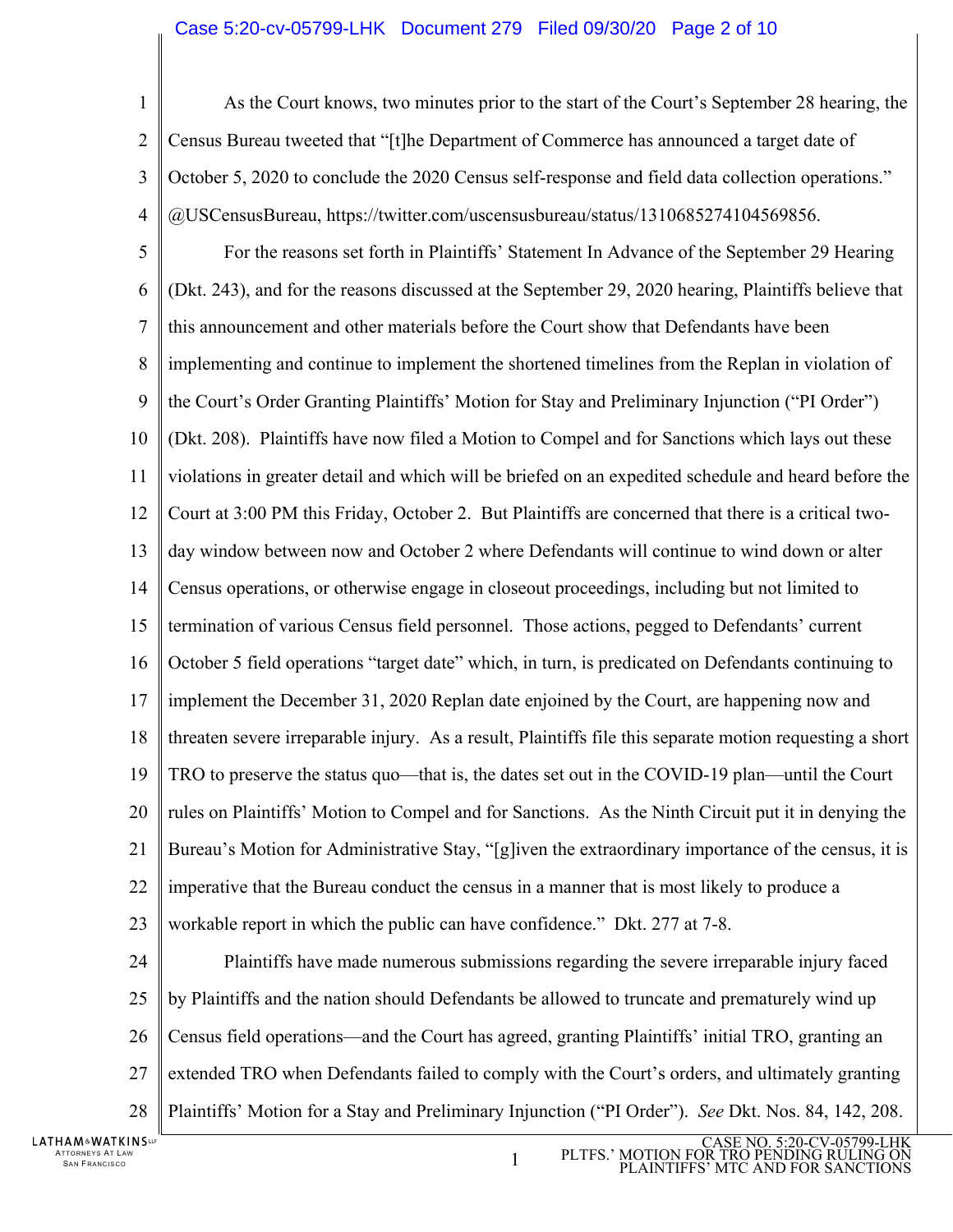# Case 5:20-cv-05799-LHK Document 279 Filed 09/30/20 Page 3 of 10

| $\mathbf{1}$   | The Court also stated at the September 29 hearing that it believed, based on the evidence before it                                                                                                                          |
|----------------|------------------------------------------------------------------------------------------------------------------------------------------------------------------------------------------------------------------------------|
| $\overline{2}$ | at that time, that Defendants are currently in violation of the Court's PI Order:                                                                                                                                            |
| 3              | From what I can see of what I've looked at, the Defendants are implementing<br>that December 31 <sup>st</sup> deadline by creating this target date of October 5 <sup>th</sup> , and I                                       |
| $\overline{4}$ | think that's been enjoined. And I think a target date for data collection that is<br>predicated on an enjoined date is a violation of my order.                                                                              |
| 5              | 9/29 Tr. at 31:7-12. Thus, Plaintiffs believe that all of the elements necessary for a temporary                                                                                                                             |
| 6              | restraining order have already been definitively established. But three additional points bear                                                                                                                               |
| 7              | specific mention.                                                                                                                                                                                                            |
| 8              | <i>First</i> , the statements made by Defendants at the September 29 hearing demonstrate that                                                                                                                                |
| 9              | Defendants do not see the Court's PI Order as limiting in any sense their ability to alter or wind-                                                                                                                          |
| 10             | down field operations now in connection with their announced October 5 "target date." This is                                                                                                                                |
| 11             | because Defendants feel they should be allowed to terminate such operations now, notwithstanding                                                                                                                             |
| 12             | the Court's orders, ostensibly as "contingency planning" should (as Defendants hope) the Court's                                                                                                                             |
| 13             | order later be overturned. Defendants were perfectly clear:                                                                                                                                                                  |
| 14             | Our position is that contingency planning for something that might happen in<br>the future is not a violation of this Order. So I'll make that perfectly clear.                                                              |
| 15             | Contingency planning for the reimposition of the December 31 <sup>st</sup> date, which<br>is a very real possibility and it's something that the Commerce Department<br>has to think about, is not a violation of the order. |
| 16             | $9/29$ Tr. at $31:25-32:5$ . This is astonishingly wrong. A contingency plan is just that—contingent.                                                                                                                        |
| 17<br>18       | Thus, it would only operate if a predicate were met. Defendants have stated that the October 5                                                                                                                               |
| 19             | date, put in place to meet the enjoined date of December 31, 2020—is their <i>actual</i> plan right now;                                                                                                                     |
|                | it is not contingent on anything. Defendants' statement about "contingency planning" means that                                                                                                                              |
| 20             | they have unilaterally decided to make compliance with the Court's PI Order the contingency                                                                                                                                  |
| 21             | plan. That they cannot do. But it makes clear that Defendants have no intention of voluntarily                                                                                                                               |
| 22             | coming into compliance with this Court's order before Friday's hearing.                                                                                                                                                      |
| 23             | Second, yesterday evening Defendants submitted an unredacted document that shows                                                                                                                                             |
| 24             | Plaintiffs were right to worry that Defendants' one-sentence tweet and press release meant a                                                                                                                                 |
| 25             | continuation of the truncated timelines enjoined by the Court. As the Court knows, Defendants                                                                                                                                |
| 26             | mentioned nothing about the enjoined December 31, 2020 deadline when sending out their                                                                                                                                       |
| 27             | message about the new "target date" to end field operations. And as highlighted above, the Court                                                                                                                             |
| 28             |                                                                                                                                                                                                                              |
|                |                                                                                                                                                                                                                              |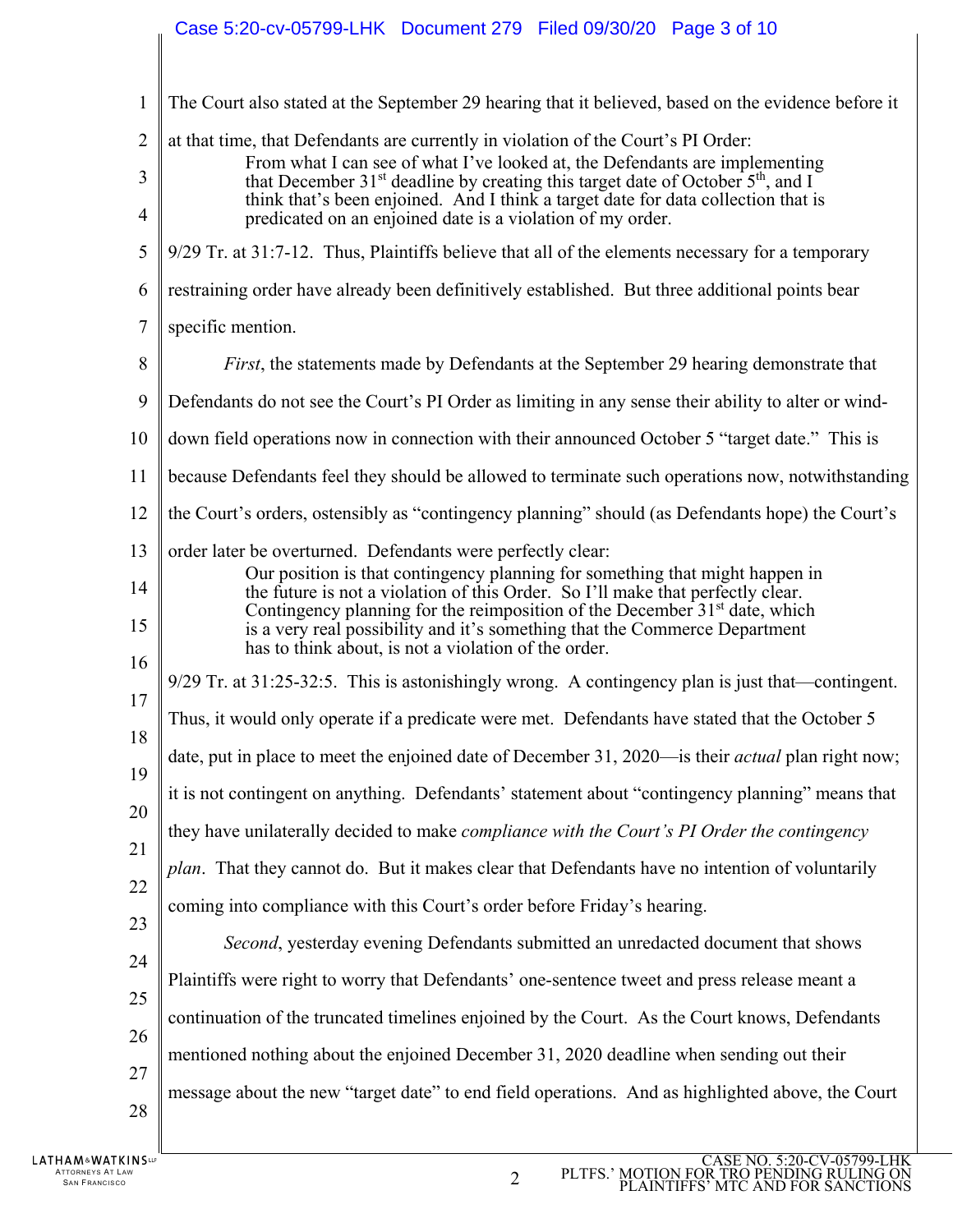### Case 5:20-cv-05799-LHK Document 279 Filed 09/30/20 Page 4 of 10

- flagged that its review of materials before it indicated that Defendants were "implementing that
- $\mathfrak{D}$ December  $31<sup>st</sup>$  deadline by creating this target date of October  $5<sup>th</sup>$ , and I think that's been
- enjoined." 9/29 Tr. at 31:8-10. The redacted and now unredacted email exchange with the
- Secretary of Commerce is stark:



- to Compel and for Sanctions, Defendants' outreach and notification regarding the Court's TRO,
- TRO extension, and PI Order was focused at the manager level, and as far as Plaintiffs are aware,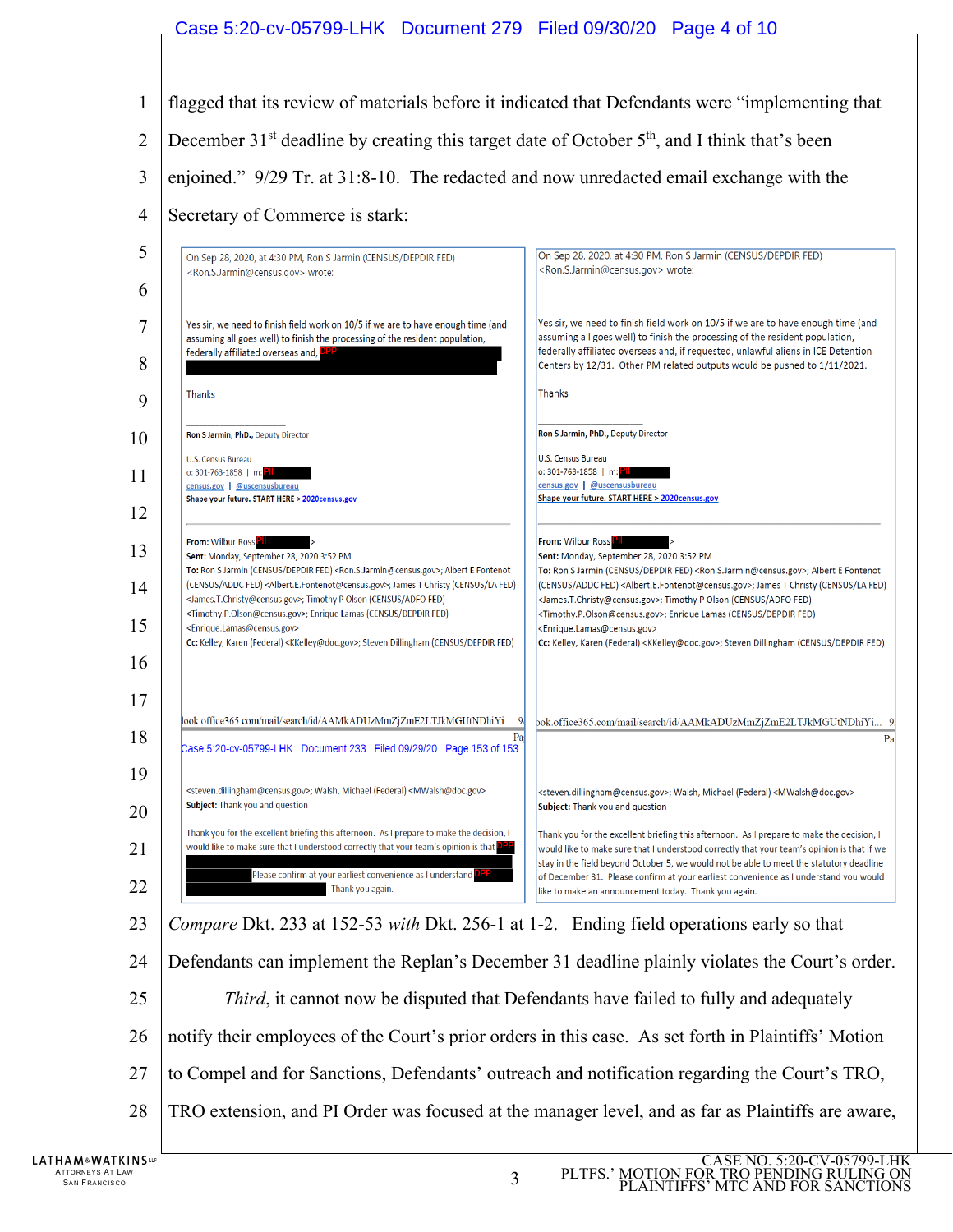# Case 5:20-cv-05799-LHK Document 279 Filed 09/30/20 Page 5 of 10

| $\mathbf{1}$   | there was no follow-up and no confirmation or indication that the message was actually                                                                                                                                                                                                                                                                                           |
|----------------|----------------------------------------------------------------------------------------------------------------------------------------------------------------------------------------------------------------------------------------------------------------------------------------------------------------------------------------------------------------------------------|
| $\overline{2}$ | disseminated to all Census employees. See Dkt. 265 at 3-5. The Court began to receive first a                                                                                                                                                                                                                                                                                    |
| 3              | trickle and then a flood of emails and filings from Census employees complaining, among other                                                                                                                                                                                                                                                                                    |
| $\overline{4}$ | things, that they were not being told about the Court's Orders, and that the Census Bureau was                                                                                                                                                                                                                                                                                   |
| 5              | not in compliance. See, e.g., Dkt Nos. 100, 214, 220, 221, 222, 229, 230, 231, 235, 238, 248,                                                                                                                                                                                                                                                                                    |
| 6              | 249, 250, 252, 254, 257, 262, 268, 270, 271, 272, 273, 276. Yet, in marked contrast to how                                                                                                                                                                                                                                                                                       |
| 7              | Defendants chose to disseminate this Court's orders, Defendants widely broadcast their new                                                                                                                                                                                                                                                                                       |
| 8              | October 5 "target date" with great precision. Just hours after the tweet, Mr. Christy "instructed                                                                                                                                                                                                                                                                                |
| 9              | staff to send a text message to all Decennial field staff (Enumerators and CFSs) that read:                                                                                                                                                                                                                                                                                      |
| 10             | A federal district court issued a preliminary injunction on 9/24. The                                                                                                                                                                                                                                                                                                            |
| 11             | Census Bureau is complying with the Court's Order which moves the<br>finishing date for NRFU operations after September 30. The Secretary                                                                                                                                                                                                                                        |
| 12             | announced today that NRFU operations will finish on October 5. We will<br>post updated guidance on the content locker.                                                                                                                                                                                                                                                           |
| 13             | Dkt. 234 (Christy Decl. 14). As far as Plaintiffs are aware, despite the discussion at the                                                                                                                                                                                                                                                                                       |
| 14             | September 29 hearing, Defendants have done nothing to retract their text telling all Census field                                                                                                                                                                                                                                                                                |
| 15             | staff that data collection "will" end on October 5. <sup>1</sup>                                                                                                                                                                                                                                                                                                                 |
| 16             | $\ast$<br>$\ast$<br>$\ast$                                                                                                                                                                                                                                                                                                                                                       |
| 17             | In light of the foregoing, Plaintiffs respectively request that the Court issue a TRO                                                                                                                                                                                                                                                                                            |
| 18             | enjoining Defendants from any actions that are a result of or related to (1) the Replan's enjoined                                                                                                                                                                                                                                                                               |
| 19             | December 31, 2020 date for reporting the tabulation of the total population to the President, or                                                                                                                                                                                                                                                                                 |
| 20             | (2) any data collection or data processing timelines that are shorter than those contained in the                                                                                                                                                                                                                                                                                |
| 21             | COVID-19 Plan. Plaintiffs also respectfully request that, in light of Defendants' demonstrated                                                                                                                                                                                                                                                                                   |
| 22             | failure to adequately notify all of their employees of the Court's Orders, the Court direct                                                                                                                                                                                                                                                                                      |
| 23             | Defendants to issue a new text message to all of their employees notifying them of the Court's                                                                                                                                                                                                                                                                                   |
| 24             | ruling, stating that the October 5 date is not operative, and stating that field data collection                                                                                                                                                                                                                                                                                 |
| 25             | operations remain ongoing—and provide a copy of that text to the Court once sent.                                                                                                                                                                                                                                                                                                |
| 26             |                                                                                                                                                                                                                                                                                                                                                                                  |
| 27<br>28       | <sup>1</sup> In addition, as noted in Plaintiffs' Motion to Compel and for Sanctions, if the October 5 date is<br>not enjoined, personnel may deem households to be "complete" through the use of much-less-<br>accurate methods of enumeration in order to meet the October 5 deadline—creating the<br>misleading impression that an accurate enumeration has already been met. |

IJ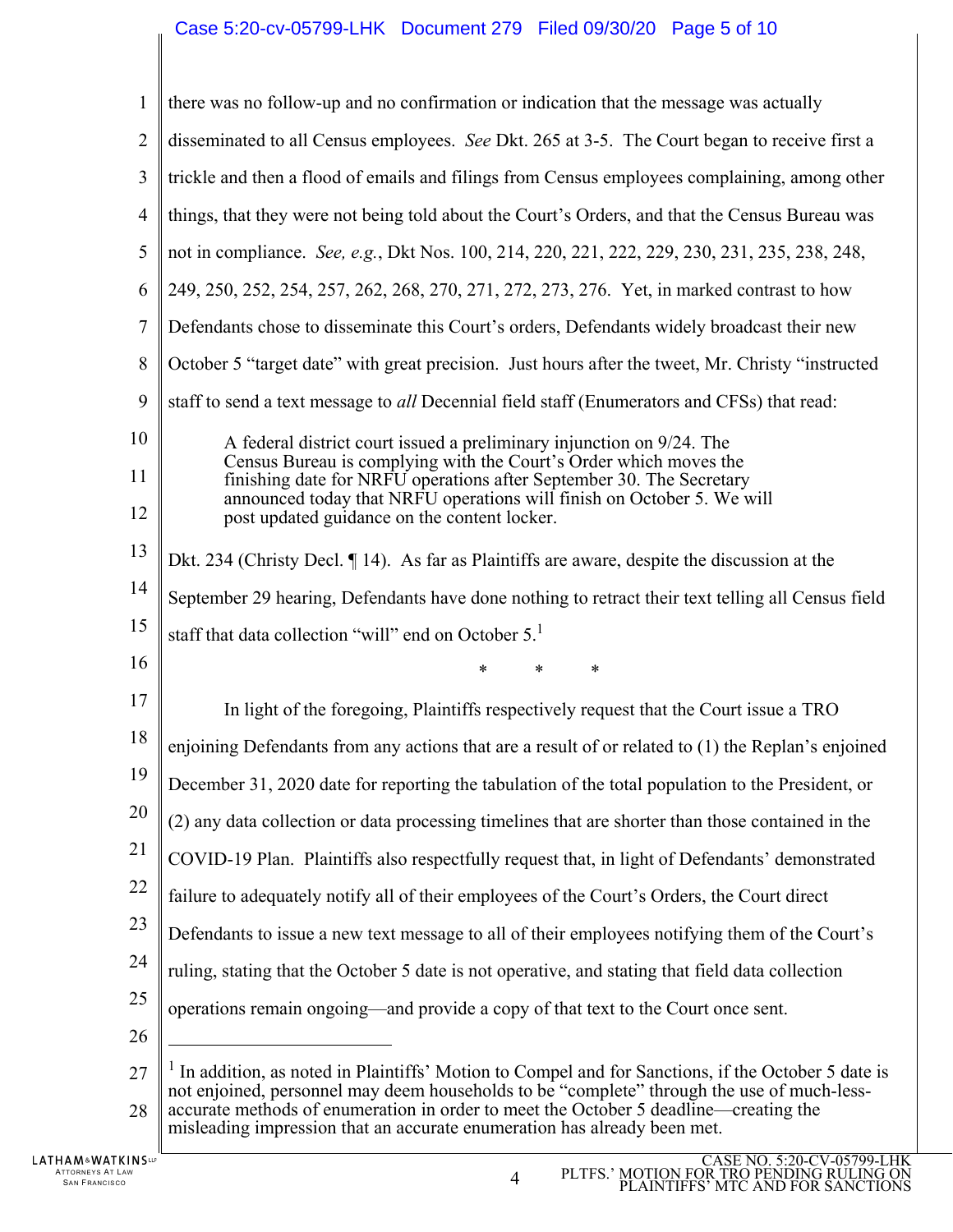| 1                 |                           |                                                                                            |
|-------------------|---------------------------|--------------------------------------------------------------------------------------------|
| $\overline{2}$    | Dated: September 30, 2020 | <b>LATHAM &amp; WATKINS LLP</b>                                                            |
| 3                 |                           | By: /s/ Sadik Huseny                                                                       |
| $\overline{4}$    |                           | Sadik Huseny                                                                               |
| 5                 |                           | Steven M. Bauer (Bar No. 135067)                                                           |
| 6                 |                           | steven.bauer@lw.com<br>Sadik Huseny (Bar No. 224659)                                       |
|                   |                           | sadik.huseny@lw.com<br>Amit Makker (Bar No. 280747)                                        |
| 7                 |                           | amit.makker@lw.com<br>Shannon D. Lankenau (Bar. No. 294263)                                |
| 8                 |                           | shannon.lankenau@lw.com                                                                    |
| 9                 |                           | <b>LATHAM &amp; WATKINS LLP</b><br>505 Montgomery Street, Suite 2000                       |
| 10                |                           | San Francisco, CA 94111<br>Telephone: 415.391.0600                                         |
| 11                |                           | Facsimile: 415.395.8095                                                                    |
| 12                |                           | Richard P. Bress (admitted <i>pro hac vice</i> )                                           |
| 13                |                           | rick.bress@lw.com<br>Melissa Arbus Sherry (admitted pro hac vice)                          |
|                   |                           | melissa.sherry@lw.com<br>Anne W. Robinson (admitted pro hac vice)                          |
| 14                |                           | anne.robinson@lw.com<br>Tyce R. Walters (admitted <i>pro hac vice</i> )                    |
| 15                |                           | tyce.walters@lw.com                                                                        |
| 16                |                           | Genevieve P. Hoffman (admitted pro hac vice)<br>genevieve.hoffman@lw.com                   |
| 17                |                           | Gemma Donofrio (admitted pro hac vice)<br>gemma.donofrio@lw.com                            |
| 18                |                           | LATHAM & WATKINS LLP<br>555 Eleventh Street NW, Suite 1000                                 |
| 19                |                           | Washington, D.C. 20004                                                                     |
| 20                |                           | Telephone: 202.637.2200<br>Facsimile: 202.637.2201                                         |
|                   |                           | Attorneys for Plaintiffs National Urban League;                                            |
| 21                |                           | League of Women Voters; Black Alliance for<br>Just Immigration; Harris County, Texas; King |
| 22                |                           | County, Washington; City of San Jose,<br>California; Rodney Ellis; Adrian Garcia; and      |
| 23                |                           | the NAACP                                                                                  |
| 24                | Dated: September 30, 2020 | By: /s/ Jon M. Greenbaum                                                                   |
| 25                |                           | Kristen Clarke (pro hac vice pending)<br>kclarke@lawyerscommittee.org                      |
| 26                |                           | Jon M. Greenbaum (Bar No. 166733)                                                          |
| 27                |                           | jgreenbaum@lawyerscommittee.org<br>Ezra D. Rosenberg (admitted pro hac vice)               |
| 28                |                           | erosenberg@lawyerscommittee.org                                                            |
|                   |                           | Dorian L. Spence (pro hac vice forthcoming)                                                |
| LATHAM&WATKINSLUF |                           | CASE NO. 5:20-CV-05799-LHK                                                                 |

ATTORNEYS AT LAW **SAN FRANCISCO CONTRACT SUPPORT OF SAN FRANCISCO** SAN FRANCISCO SUPPORT OF SAN FRANCISCO SUPPORT OF SAN FRANCISCO SUPPORT OF SAN FRANCISCO SUPPORT OF SAN FRANCISCO SUPPORT OF SAN FRANCISCO SUPPORT OF SAN F

PLTFS.' MOTION FOR TRO PENDING RULING ON PLAINTIFFS' MTC AND FOR SANCTIONS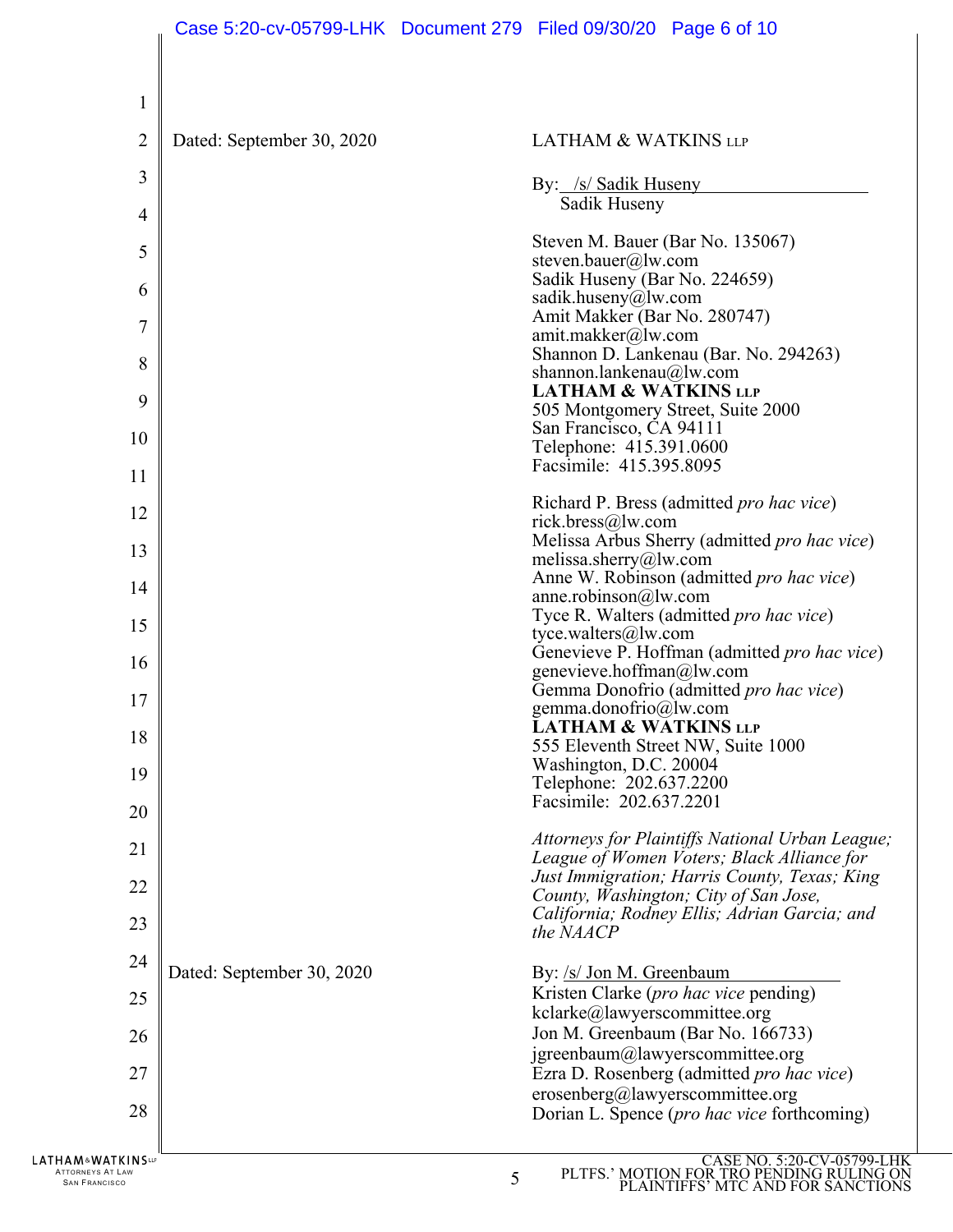| 1              | dspence@lawyerscommittee.org                                                       |
|----------------|------------------------------------------------------------------------------------|
| $\overline{2}$ | Maryum Jordan (pro hac vice forthcoming)<br>mjordan@lawyerscommittee.org           |
| 3              | Ajay Saini (admitted pro hac vice)<br>asaini@lawyerscommitee.org                   |
| 4              | Pooja Chaudhuri (Bar No. 314847)<br>pchaudhuri@lawyerscommittee.org                |
| 5              | <b>LAWYERS' COMMITTEE FOR CIVIL</b>                                                |
| 6              | <b>RIGHTS UNDER LAW</b><br>1500 K Street NW, Suite 900                             |
|                | Washington, DC 20005                                                               |
| 7              | Telephone: 202.662.8600<br>Facsimile: 202.783.0857                                 |
| 8              | Attorneys for Plaintiffs National Urban League;                                    |
| 9              | City of San Jose, California; Harris County,                                       |
| 10             | Texas; League of Women Voters; King County,<br>Washington; Black Alliance for Just |
| 11             | Immigration; Rodney Ellis; Adrian Garcia; the                                      |
| 12             | NAACP; and Navajo Nation                                                           |
| 13             | Wendy R. Weiser (admitted pro hac vice)<br>weiserw@brennan.law.nyu.edu             |
|                | Thomas P. Wolf (admitted pro hac vice)                                             |
| 14             | wolf@brennan.law.nyu.edu<br>Kelly M. Percival (admitted pro hac vice)              |
| 15             | percivalk@brennan.law.nyu.edu                                                      |
| 16             | <b>BRENNAN CENTER FOR JUSTICE</b><br>120 Broadway, Suite 1750                      |
| 17             | New York, NY 10271<br>Telephone: 646.292.8310                                      |
| 18             | Facsimile: 212.463.7308                                                            |
| 19             | Attorneys for Plaintiffs National Urban League;                                    |
|                | City of San Jose, California; Harris County,                                       |
| 20             | Texas; League of Women Voters; King County,<br>Washington; Black Alliance for Just |
| 21             | Immigration; Rodney Ellis; Adrian Garcia; the<br>NAACP; and Navajo Nation          |
| 22             |                                                                                    |
| 23             | Mark Rosenbaum (Bar No. 59940)<br>mrosenbaum@publiccounsel.org                     |
| 24             | <b>PUBLIC COUNSEL</b>                                                              |
| 25             | 610 South Ardmore Avenue<br>Los Angeles, California 90005                          |
|                | Telephone: 213.385.2977<br>Facsimile: 213.385.9089                                 |
| 26             |                                                                                    |
| 27             | Attorneys for Plaintiff City of San Jose                                           |
| 28             |                                                                                    |
|                | LOO OU ALTOO                                                                       |

ATTORNEYS AT LAW  $6 \overline{6}$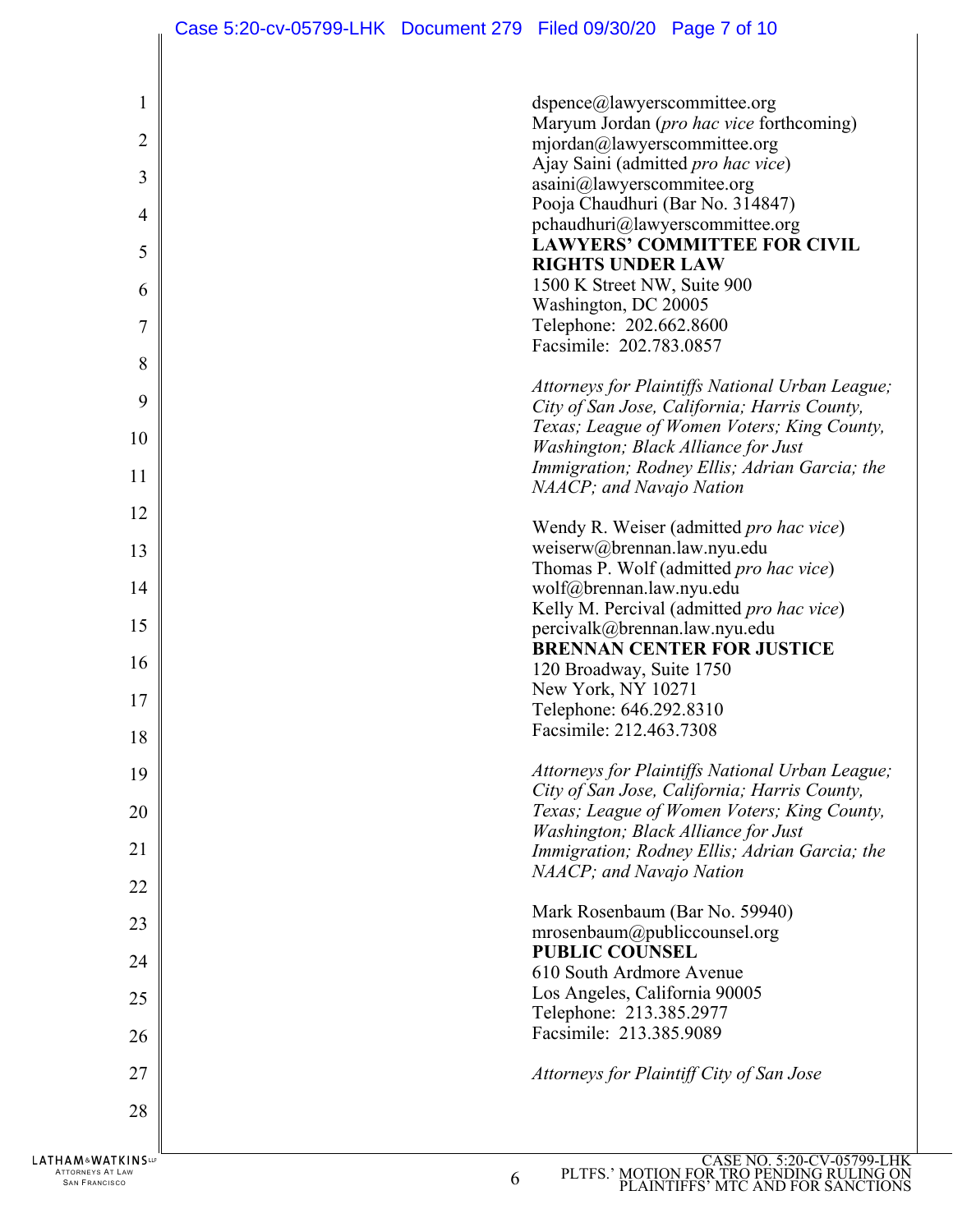| $\mathbf{1}$                                             |                           | Doreen McPaul, Attorney General                                                                                  |
|----------------------------------------------------------|---------------------------|------------------------------------------------------------------------------------------------------------------|
| $\overline{2}$                                           |                           | $d$ mcpaul@nndoj.org<br>Jason Searle (admitted pro hac vice)                                                     |
|                                                          |                           | jasearle@nndoj.org                                                                                               |
| 3                                                        |                           | <b>NAVAJO NATION DEPARTMENT OF</b><br><b>JUSTICE</b>                                                             |
| 4                                                        |                           | P.O. Box 2010                                                                                                    |
| 5                                                        |                           | Window Rock, AZ 86515<br>Telephone: (928) 871-6345                                                               |
| 6                                                        |                           |                                                                                                                  |
| 7                                                        |                           | Attorneys for Navajo Nation                                                                                      |
|                                                          | Dated: September 30, 2020 | By: /s/ Danielle Goldstein                                                                                       |
| 8                                                        |                           | Michael N. Feuer (Bar No. 111529)<br>mike.feuer@lacity.org                                                       |
| 9                                                        |                           | Kathleen Kenealy (Bar No. 212289)                                                                                |
| 10                                                       |                           | kathleen.kenealy@lacity.org                                                                                      |
|                                                          |                           | Danielle Goldstein (Bar No. 257486)<br>danielle.goldstein@lacity.org                                             |
| 11                                                       |                           | Michael Dundas (Bar No. 226930)                                                                                  |
| 12                                                       |                           | mike.dundas@lacity.org                                                                                           |
|                                                          |                           | <b>CITY ATTORNEY FOR THE CITY OF</b><br><b>LOS ANGELES</b>                                                       |
| 13                                                       |                           | 200 N. Main Street, 8th Floor                                                                                    |
| 14                                                       |                           | Los Angeles, CA 90012                                                                                            |
|                                                          |                           | Telephone: 213.473.3231                                                                                          |
| 15                                                       |                           | Facsimile: 213.978.8312                                                                                          |
| 16                                                       |                           | Attorneys for Plaintiff City of Los Angeles                                                                      |
| 17                                                       | Dated: September 30, 2020 | By: /s/ Michael Mutalipassi                                                                                      |
| 18                                                       |                           | Christopher A. Callihan (Bar No. 203010)                                                                         |
|                                                          |                           | legalwebmail@ci.salinas.ca.us<br>Michael Mutalipassi (Bar No. 274858)                                            |
| 19                                                       |                           | michaelmu@ci.salinas.ca.us                                                                                       |
| 20                                                       |                           | <b>CITY OF SALINAS</b>                                                                                           |
|                                                          |                           | 200 Lincoln Avenue                                                                                               |
| 21                                                       |                           | Salinas, CA 93901<br>Telephone: 831.758.7256                                                                     |
| 22                                                       |                           | Facsimile: 831.758.7257                                                                                          |
| 23                                                       |                           | Attorneys for Plaintiff City of Salinas                                                                          |
| 24                                                       |                           |                                                                                                                  |
| 25                                                       |                           |                                                                                                                  |
| 26                                                       |                           |                                                                                                                  |
| 27                                                       |                           |                                                                                                                  |
| 28                                                       |                           |                                                                                                                  |
|                                                          |                           |                                                                                                                  |
| HAM&WATKINS™<br>ATTORNEYS AT LAW<br><b>SAN FRANCISCO</b> |                           | CASE NO. 5:20-CV-05799-LHK<br>PLTFS.' MOTION FOR TRO PENDING RULING ON<br>PLAINTIFES' MTC AND FOR SANCTIONS<br>7 |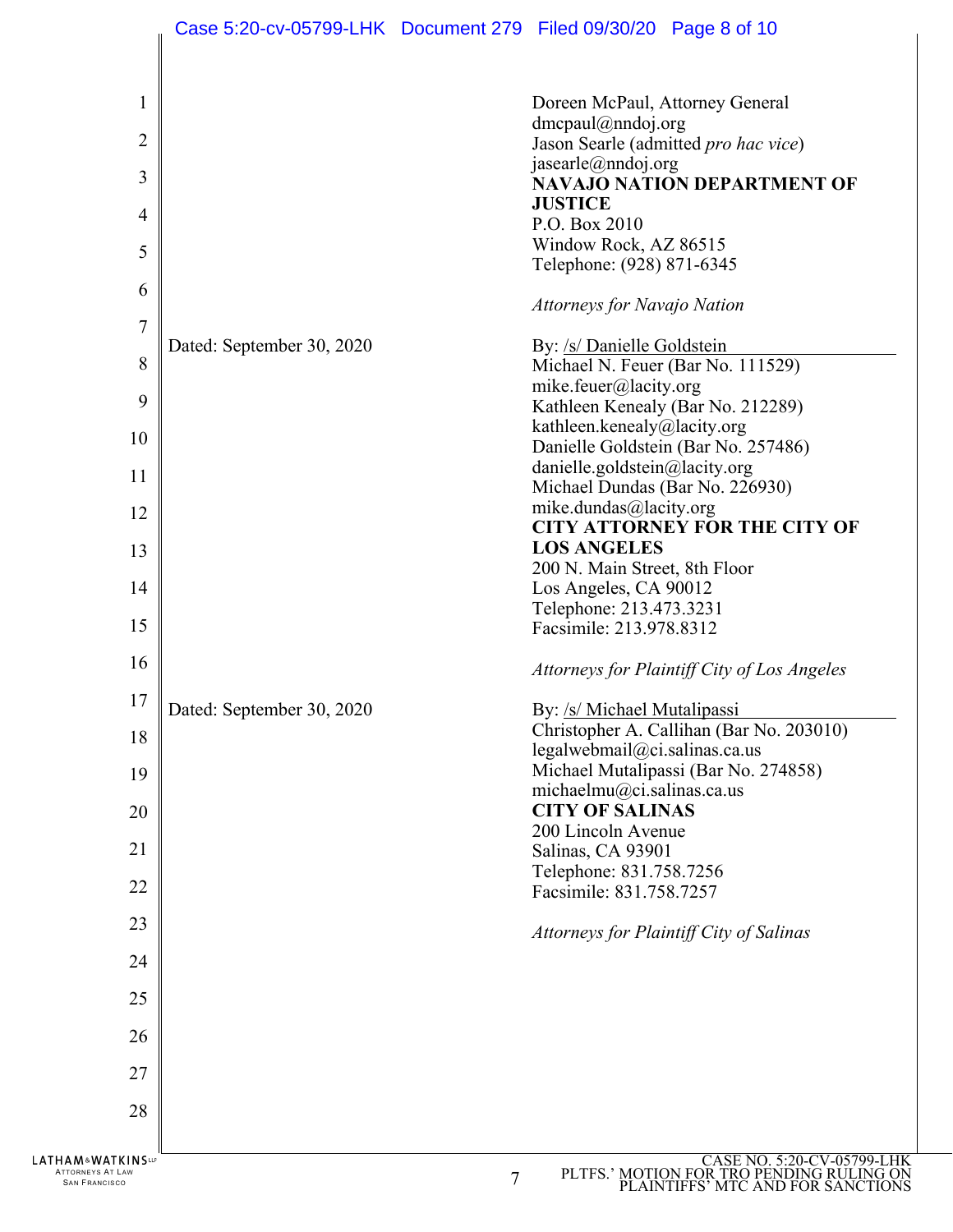| $\mathbf{1}$<br>$\overline{2}$<br>$\mathfrak{Z}$<br>4<br>5<br>6<br>7<br>8<br>9<br>10<br>11<br>12 | Dated: September 30, 2020 | By: /s/ Rafey S. Balabanian<br>Rafey S. Balabanian (Bar No. 315962)<br>rbalabanian@edelson.com<br>Lily E. Hough (Bar No. 315277)<br>lhough@edelson.com<br><b>EDELSON P.C.</b><br>123 Townsend Street, Suite 100<br>San Francisco, CA 94107<br>Telephone: 415.212.9300<br>Facsimile: 415.373.9435<br>Rebecca Hirsch (admitted pro hac vice)<br>rebecca.hirsch2@cityofchicago.org<br><b>CORPORATION COUNSEL FOR THE</b><br><b>CITY OF CHICAGO</b><br>Mark A. Flessner<br>Stephen J. Kane<br>121 N. LaSalle Street, Room 600<br>Chicago, IL 60602<br>Telephone: (312) 744-8143<br>Facsimile: (312) 744-5185<br>Attorneys for Plaintiff City of Chicago |
|--------------------------------------------------------------------------------------------------|---------------------------|-----------------------------------------------------------------------------------------------------------------------------------------------------------------------------------------------------------------------------------------------------------------------------------------------------------------------------------------------------------------------------------------------------------------------------------------------------------------------------------------------------------------------------------------------------------------------------------------------------------------------------------------------------|
| 13                                                                                               |                           |                                                                                                                                                                                                                                                                                                                                                                                                                                                                                                                                                                                                                                                     |
| 14                                                                                               | Dated: September 30, 2020 | By: /s/ Donald R. Pongrace                                                                                                                                                                                                                                                                                                                                                                                                                                                                                                                                                                                                                          |
| 15<br>16                                                                                         |                           | Donald R. Pongrace (admitted pro hac vice)<br>dpongrace@akingump.com<br><b>AKIN GUMP STRAUSS HAUER &amp; FELD</b>                                                                                                                                                                                                                                                                                                                                                                                                                                                                                                                                   |
| 17                                                                                               |                           | <b>LLP</b><br>2001 K St., N.W.                                                                                                                                                                                                                                                                                                                                                                                                                                                                                                                                                                                                                      |
| 18                                                                                               |                           | Washington, D.C. 20006<br>Telephone: (202) 887-4000                                                                                                                                                                                                                                                                                                                                                                                                                                                                                                                                                                                                 |
| 19                                                                                               |                           | Facsimile: 202-887-4288                                                                                                                                                                                                                                                                                                                                                                                                                                                                                                                                                                                                                             |
| 20                                                                                               |                           | Dario J. Frommer (Bar No. 161248)<br>dfrommer@akingump.com                                                                                                                                                                                                                                                                                                                                                                                                                                                                                                                                                                                          |
| 21                                                                                               |                           | <b>AKIN GUMP STRAUSS HAUER &amp; FELD</b><br><b>LLP</b>                                                                                                                                                                                                                                                                                                                                                                                                                                                                                                                                                                                             |
| 22                                                                                               |                           | 1999 Avenue of the Stars, Suite 600                                                                                                                                                                                                                                                                                                                                                                                                                                                                                                                                                                                                                 |
| 23                                                                                               |                           | Los Angeles, CA 90067-6022<br>Phone: 213.254.1270                                                                                                                                                                                                                                                                                                                                                                                                                                                                                                                                                                                                   |
| 24                                                                                               |                           | Fax: 310.229.1001                                                                                                                                                                                                                                                                                                                                                                                                                                                                                                                                                                                                                                   |
| 25                                                                                               |                           | Attorneys for Plaintiff Gila River Indian<br>Community                                                                                                                                                                                                                                                                                                                                                                                                                                                                                                                                                                                              |
| 26                                                                                               |                           |                                                                                                                                                                                                                                                                                                                                                                                                                                                                                                                                                                                                                                                     |
| 27                                                                                               |                           |                                                                                                                                                                                                                                                                                                                                                                                                                                                                                                                                                                                                                                                     |
| 28                                                                                               |                           |                                                                                                                                                                                                                                                                                                                                                                                                                                                                                                                                                                                                                                                     |
| <b>LATHAM&amp;WATKINS</b><br><b>ATTORNEYS AT LAW</b><br><b>SAN FRANCISCO</b>                     |                           | CASE NO. 5:20-CV-05799-LHK<br>PLTFS.' MOTION FOR TRO PENDING RULING ON PLAINTIFFS' MTC AND FOR SANCTIONS<br>8                                                                                                                                                                                                                                                                                                                                                                                                                                                                                                                                       |